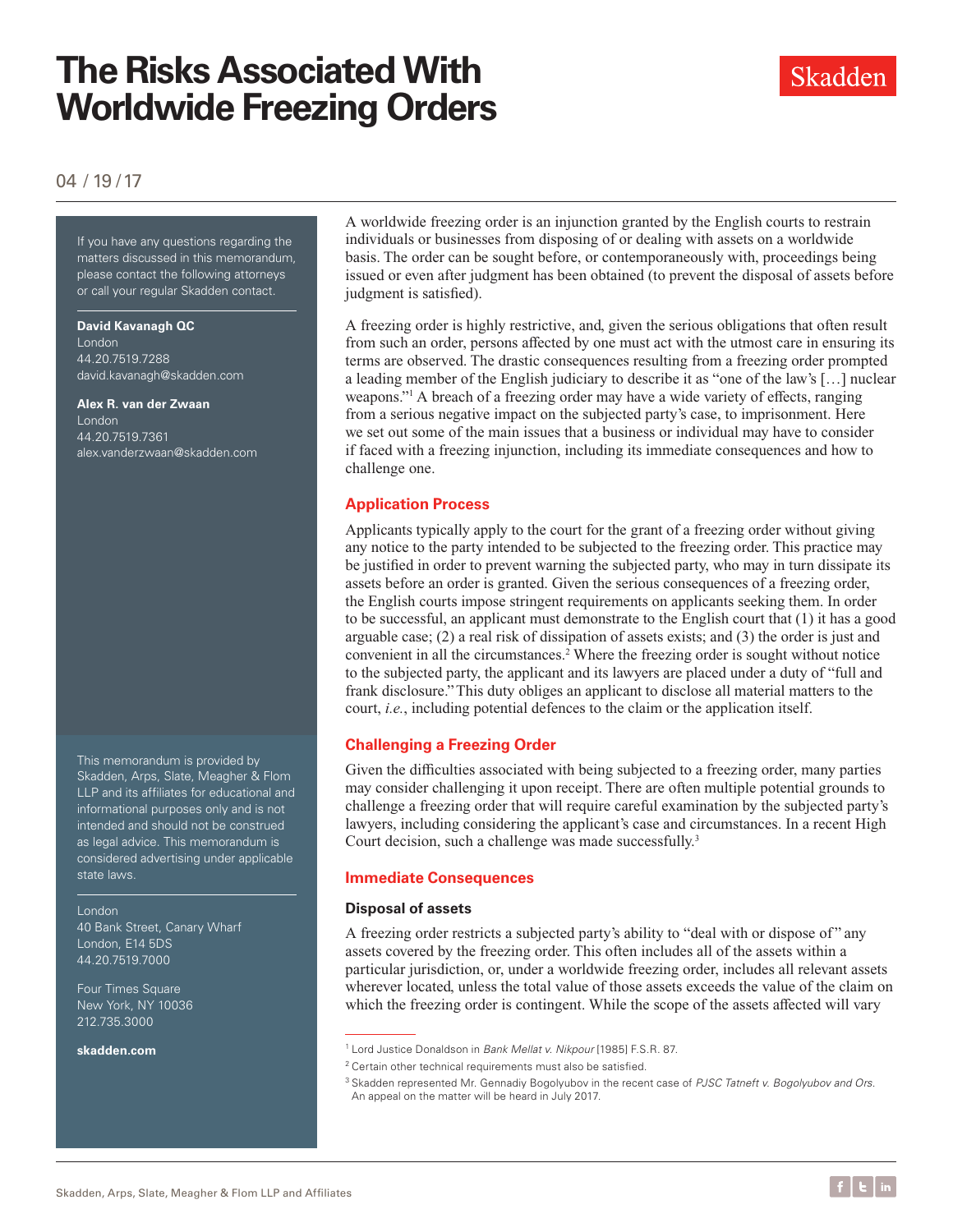## **The Risks Associated With Worldwide Freezing Orders**

from case to case, the prohibition on dealing with or disposing of them is very broad. A party subject to a freezing order must consider whether ongoing or pending personal and/or corporate transactions should be halted pending detailed consideration by lawyers. Immediate observance of the freezing order and its terms is of paramount importance. Any breaches of a freezing order may be used to allege that the subjected party is of "bad character" and may lead to serious criminal consequences depending on the severity of the breach, which can include severe fines, imprisonment or the seizure of certain assets.

#### **Living expenses**

A freezing order will make provision for the expenditure of certain funds for living expenses. A subjected party typically will find that the allocated amount is inadequate and out of line with normal expenditures. As a result, urgent action by both parties' lawyers is usually required to reach an agreement with respect to the allocated amounts in order to ensure that the banks concerned are able to service the subjected party accordingly, as well as to avoid spending in excess of the limit prior to its variation, which potentially carries criminal consequences.

#### **Asset disclosure**

A party subjected to a freezing order typically will be required to produce a list detailing assets exceeding a certain (often very low) value. The value range can vary significantly. The list must be provided to the applicant's lawyers, within a very short period — usually within 48 hours of receiving a freezing order. A freezing order often will expand on this requirement to stipulate that the value, location and details of such assets must be disclosed. Assets will need to be disclosed whether or not they are in the name of the subjected party, and whether they are solely or jointly owned. The disclosure obligation may extend to assets held under a trust, nomineeship arrangement, establishment, foundation or any similar structure set up to hold or receive assets for that person. Assets held by an organisation, in which the subjected party holds the position of settlor, trustee, beneficiary (including under a discretionary trust) or protector, may also be included.

Following the provision of an initial asset list, a subjected party will then have a short period to prepare and provide a more detailed sworn list to the applicant's lawyers, confirming the accuracy of the information provided.

Given the breadth and timing of requirements, asset disclosure is often the most intrusive aspect of a freezing order, putting a subjected party under severe pressure to disclose a full picture of assets, the privacy of which may previously have been carefully guarded. It is common for a subjected party to hold assets through complicated structures that will in turn raise complex issues relating to the ownership and valuation of those assets. Questions regarding the intermediate chain of ownership and its disclosure will also arise. There are numerous potential pitfalls associated with this process, which are exacerbated by the scope of the disclosure obligation and the requirement to swear to the accuracy of the final asset disclosure. While lawyers often can secure a deadline extension for the client, any such extension is short, if granted, and the asset disclosure process remains intensive.

It is important to note that while all relevant assets must be disclosed, a freezing order does not provide the applicant with any security or other proprietary interest over the assets disclosed, regardless of the jurisdiction in which they are located, nor does it give the applicant any prior rights over assets ahead of any other creditors of the subjected party.

#### **Relations with third parties and counterparties**

Freezing orders typically contain exemptions permitting the subjected party to continue to transact in "the ordinary course of business." While this exemption may appear broad, banks and their legal representatives often will adopt a very restrictive view of what falls within "the ordinary course of business" as a result of the serious consequences that can attach to aiding the breach of a freezing order by a third party. In practice, a subjected party may face the systemic blocking of usually routine payments by its banks that, through adopting a risk-averse approach, will freeze all payments in order to ensure the freezing order in question is not breached. In such an event, a subjected party will be faced with the time-consuming prospect of requesting confirmation of certain transactions from the applicant's lawyers and having to engage at length with banks in order to ensure that routine transactions can be processed, both on a personal and corporate level.

Financial harm may result from the inability to make payments and to enter into other more significant transactions in a normal manner. It is crucial to properly document such harm or potential harm over the course of the freezing order, in order to facilitate a future claim in damages against the applicant.